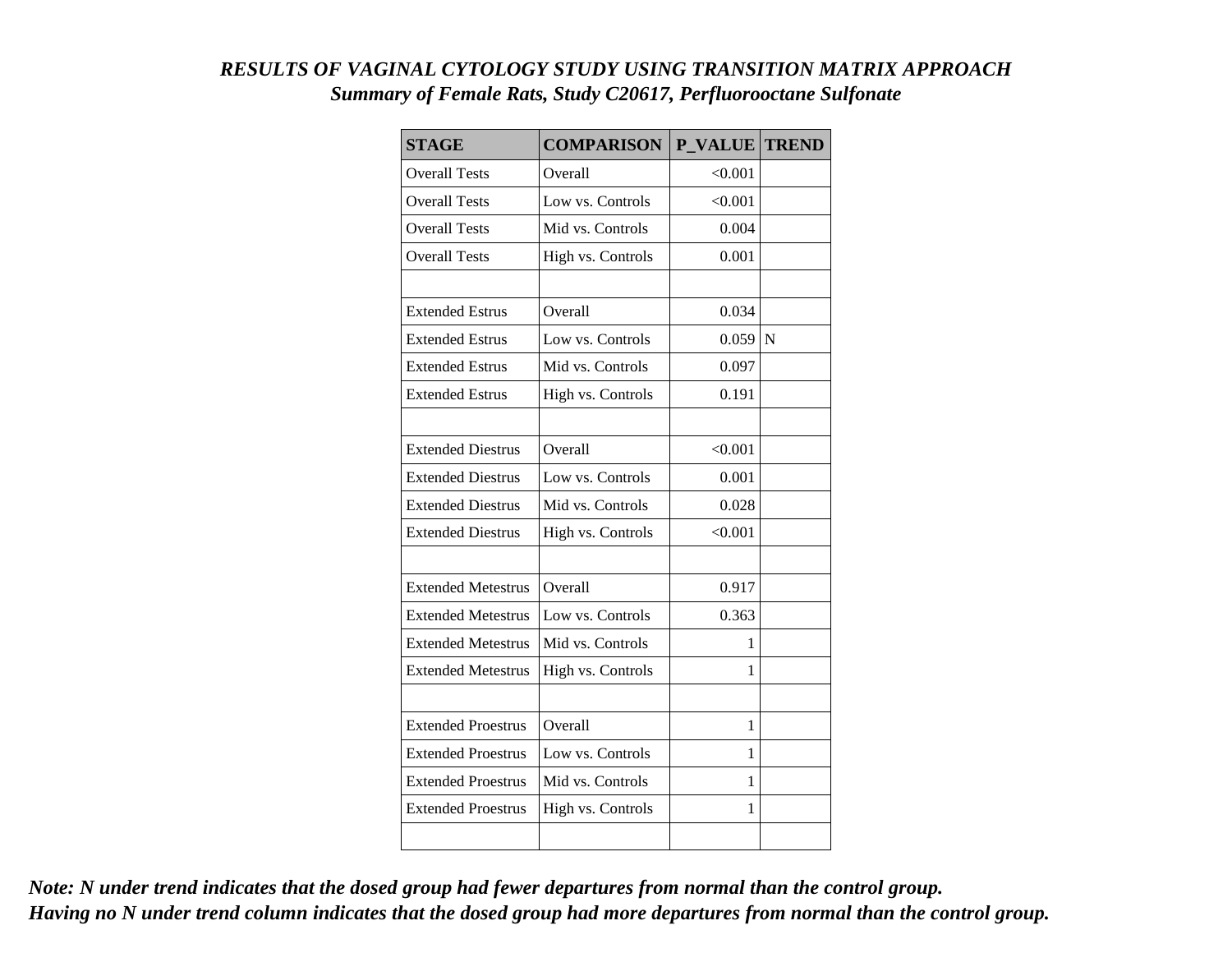## *RESULTS OF VAGINAL CYTOLOGY STUDY USING TRANSITION MATRIX APPROACH Summary of Female Rats, Study C20617, Perfluorooctane Sulfonate*

| <b>STAGE</b>            | <b>COMPARISON</b> | P VALUE TREND |  |
|-------------------------|-------------------|---------------|--|
| <b>Skipped Estrus</b>   | Overall           | 0.012         |  |
| Skipped Estrus          | Low vs. Controls  | 0.003         |  |
| <b>Skipped Estrus</b>   | Mid vs. Controls  | $0.312$ N     |  |
| <b>Skipped Estrus</b>   | High vs. Controls | $0.312$ N     |  |
|                         |                   |               |  |
| <b>Skipped Diestrus</b> | Overall           |               |  |
| <b>Skipped Diestrus</b> | Low vs. Controls  |               |  |
| <b>Skipped Diestrus</b> | Mid vs. Controls  |               |  |
| <b>Skipped Diestrus</b> | High vs. Controls |               |  |

*Note: N under trend indicates that the dosed group had fewer departures from normal than the control group. Having no N under trend column indicates that the dosed group had more departures from normal than the control group.*